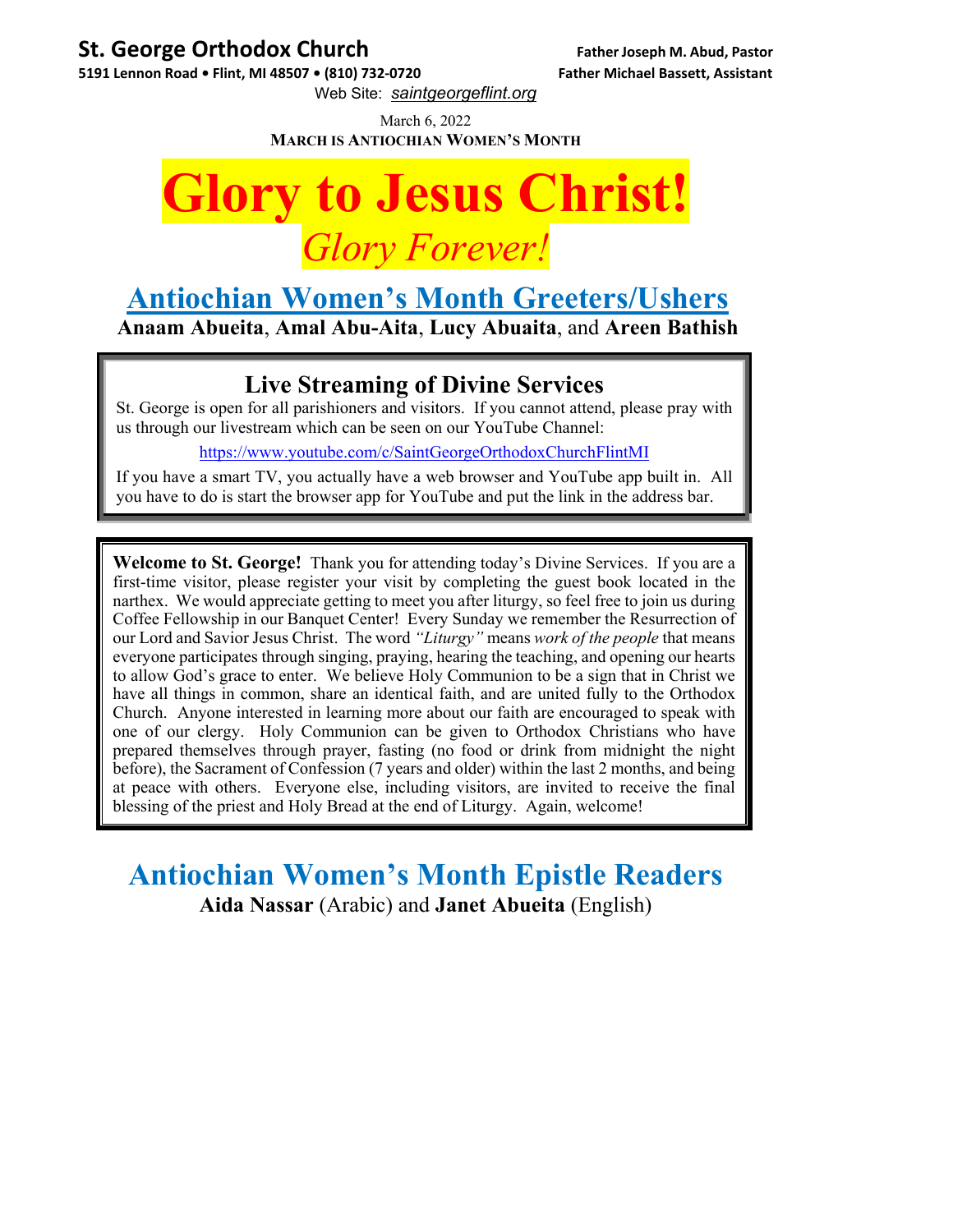# Holy Bread Offerings (*Oblations*)

- Philip Abuaita and Zahra Abuaita and families for the health of their families and in loving memory of sister **Elaine** Alqassis (9 day).
- The family of Salwa Haddad for the health of their family and in loving memory of **Salwa** (40 day).
- Amjad Ishak, Evette Rishmawi, Mary Ibrahim and their Families for the health of their families especially mother **Shefaa** and in loving memory of father **Nassim** Ishak (19 year), **Nahil**, **Nazik**, **Katrina**, **Georgette**, **Nawal**, **Farah**, **Simaan**, **Mariam**, and **Jamie**.
- We pray for the servants of God who have fallen asleep in the Lord: **Ellis** Salim (+Feb. 2<sup>nd</sup>), Captain **Collin** Birnie (+Feb. 4th, friend of Areen Bathish), **Khalil** Ibrahim (+Feb. 8th, uncle of Majdi and Rula Alkazaha, Maher and Susan Qazaha, and Ziyad and Mary Ibrahim), **Jamil** Hijazin, (+Feb. 11th, father of Joseph), **Salim** Haddad (+Feb. 18<sup>th</sup>), **Ibrahim** Rishmawi (+Feb. 20<sup>th</sup>, uncle of Salim and Fadi Rishmawi), **Irma** Cena (+Feb. 23rd, mother of Mary Farah), and **Salwa** Isaac Selby (+March 2nd).
- Prayers are offered for our parishioners who are ill, recovering, or in need, especially His servants: **Metropolitan Paul** and **Archbishop John** who are in captivity, **Sahar** Abdallah, **Shafiqa** Abuaitah, **Suheil**  and **Abeer** Abuaita, **Laila** Abud, **Anwar**, **Georgette**, and **Jane** Abueita, **Chelsy** Abufarha, **William** Alsahouri, **Rose** Ayoub (mother of Cam Takach), **Sharon** Ballreich (sister of Nancy Silpoch and Deborah Salim), **Emil** Bathish, **Cynthia** Brooks (sister of Fr. Michael), **Levi** Cooper, **Vera** Daoud, **Jimmy** and **Victor** David, **Ranna** Esho (friend of Batoul Burbar), **Averie** Fisher (niece of Doug and Sandy Thomas), **Elias** Gantos, **Mariam** Ghanim (mother of Manal Abuaita), **Phyllis** Good, **Nadia** Ibrahim (mother of Ziyad), **Daisy** Isaac, **Dannie** Jones, **Loretta** Karpelenia (mother Denise Ghattas), **Nicola** Khoury, **Lan** Kiley (niece of Raji and Sue Salomon), **Rafat** Nasri, **Laura** Nassar, **Aida** Raffoul, **Roger** Saadeh, **Deborah** Salim, **Elaine** Salim, **Nicholas** Saseen, **Elaine** Shaheen, **Michael** Silpoch, **Bob** Teunion, and **Georgette** Yusuf.
- We also pray for our expectant parents: **Staci** and **Daniel** Bator, **Casandra** and **Daniel** Burbar and **Jacqueline** (daughter of Anwar and Janet) and **John** Timm.

*Our life depends on the kind thoughts we nurture. If our thoughts are peaceful, calm, meek and kind, then that is what our life is like. If our attention is turned to the circumstances in which we live, we are drawn into a whirlpool of thoughts and can have neither peace nor tranquility.* Elder Thaddeus of Vitovnica

Elder Thaddeus of Vitovnica was one of the most renowned spiritual guides of Serbia in the 20th century. As a novice, he lived in obedience to Elder Ambrose of Miljkovo Monastery, a disciple of the Optina Elders. Born in 1914, Elder Thaddeus lived through all the suffering endured by Serbia: two World Wars, the Communist takeover, and the NATO bombings of 1999. He taught, counseled, and prayed for all who came to him in pain and sorrow. His words of love and hope provided spiritual balm for people from all classes of society. In 2002 Elder Thaddeus reposed, leaving behind a large collection of his teachings, preserved by his faithful spiritual children.

# **ANNOUNCEMENTS**

**COFFEE FELLOWSHIP** is hosted by *Amjad Ishak, Evette Rishmawi, Mary Ibrahim and Families*.

**COFFEE FELLOWSHIP HOSTS** Available dates: March  $13<sup>th</sup>$  and May  $1<sup>st</sup>$  ~ sign-up poster and hosting information is in the Lounge and includes bringing whatever you wish to serve and cleaning up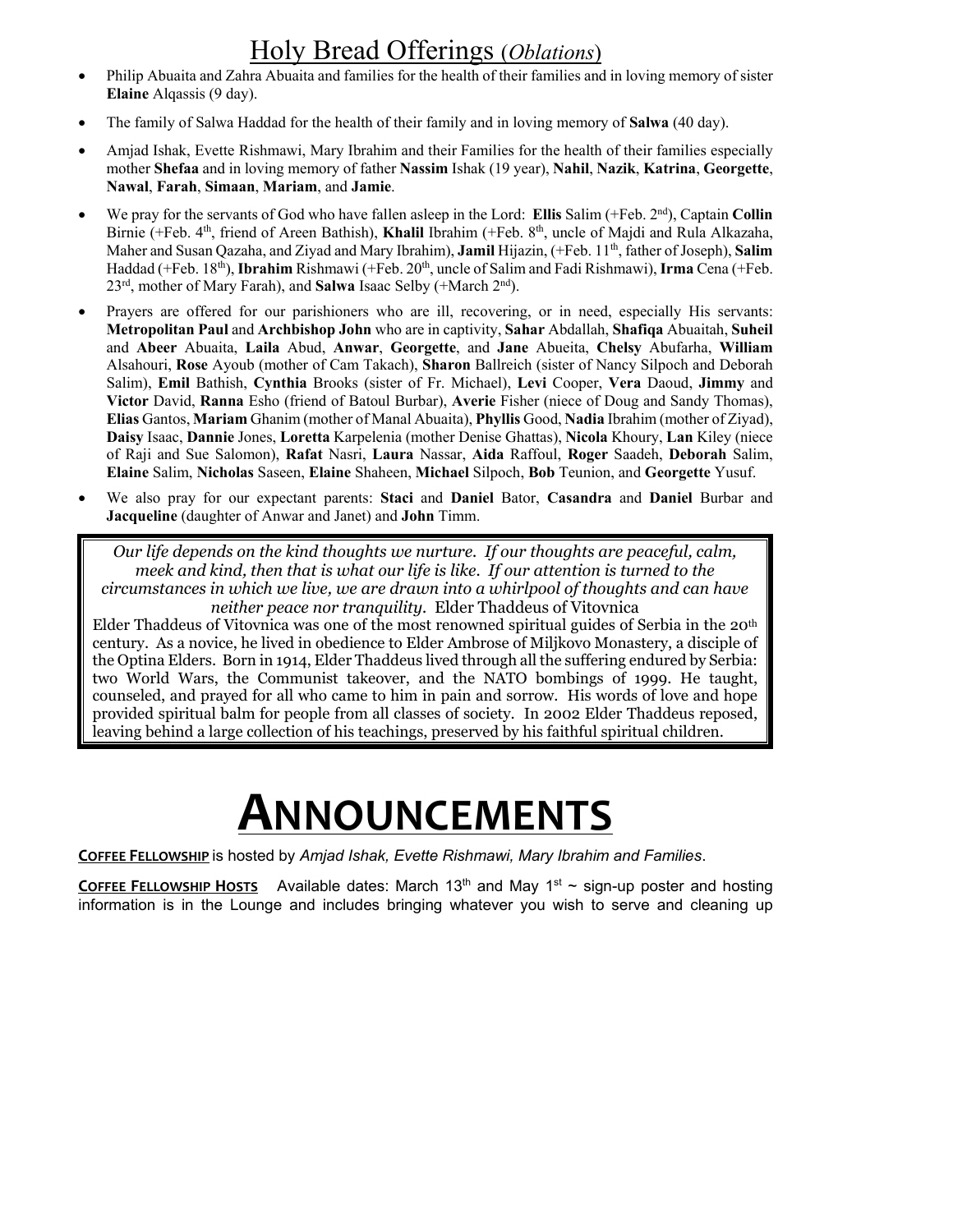afterwards. St. George provides coffee, cups, cream, and sugar at a charge to the host of \$25. **For more information, contact Manal Abuaita** (810-577-0028). *During the Great Fast (March 7th - April 23rd), no meat, poultry, eggs, dairy, fish, or their by-products are served.* 

#### **A STATEMENT FROM HIS EMINENCE METROPOLITAN JOSEPH REGARDING UKRAINE**

"As Orthodox Christians, we oppose any type of violence or injustice throughout the world. Rather, we call upon Almighty God to send us His heavenly peace and bring us together to resolve our disputes through fair and open discussions. I join with all the clergy and faithful of this God-protected Archdiocese to pray fervently for the immediate end of hostilities, and for the health and safety of His Beatitude Metropolitan Onufriy, the Ukrainian Orthodox Church, and the Ukrainian people in these difficult times."

**YES,WEARE!** We are missing so many of our children (and parents!) who are missing out on learning about our Life in Christ as we live our Orthodox Faith. Parents, you love your children, we love your children, and most importantly, God loves your children. Come to the Divine Liturgy at 10am to partake of our Lord in Holy Communion. Come to church to show your love of God! Come and receive all the blessings He has for us as we continue our journey to the Great Fast, the Raising of Lazarus, Palm Sunday, Holy Week, and our Lord's Pascha, His Resurrection on the Third Day!

**FORGIVENESS VESPERS** TODAY after Divine Liturgy and Coffee Fellowship at 12:30pm, we celebrate this beautiful service helping us to begin the Great Fast on the right foot by asking forgiveness of each other. We cannot love each other without forgiving each other and we are ALL called to love one another as Christ has loved us (John 15:12)! As one of the vesper hymns says: *Let us set out with joy upon the season of the Fast, and prepare ourselves for spiritual combat. Let us purify our soul and cleanse our bodies; and as we fast from food, let us abstain also from every passion. Rejoicing in the virtues of the Spirit, may we persevere with love, and so be counted worthy to see the solemn Passion of Christ our God, and with great spiritual gladness to behold His Holy Pascha.* Plan on attending! ALTAR SOCIETY MEMBERS: During this service we change the candles and cloths to Lenten purple – please plan on attending.

**WHAT IS FORGIVENESS?** To stop feeling anger toward someone who has done something wrong; to stop blaming others; to stop feeling anger about something; to forgive someone for what they have done to us or ask someone to forgive us for what we did to them.

## **COMING EVENTS**

This Week Today is **Cheesefare Sunday** and the last day we eat *eggs, cheese, dairy and their by-products*  until Pascha (April 24<sup>th</sup>). The *Great Fast* begins tomorrow March  $7<sup>th</sup>$  and continues until our celebration of **Pascha: our Lord's Resurrection** on April 24th. The traditional fasting discipline (*no meat, poultry, dairy, eggs, fish, wine, olive oil, and their by-products)* is observed on all weekdays. On Saturdays and Sundays, *wine and olive oil* are allowed. *fish, wine, and olive oil are permitted.*

| Monday    | Great Compline صلاة النوم الكبرى and 1st part of the Canon of St. Andrew             | 6 <sub>pm</sub> |
|-----------|--------------------------------------------------------------------------------------|-----------------|
| Tuesday   | Great Compline صلاة النوم الكبرى and 2 <sup>nd</sup> part of the Canon of St. Andrew | 6 <sub>pm</sub> |
| Wednesday | <b>Lenten Hours</b> at St. Nicholas<br>10am                                          |                 |
|           | Enten Potluck 6pm القداس السابق تقد يسه Presanctified Liturgy                        |                 |
| Thursday  | Great Compline صلاة النوم الكبرى and 4 <sup>th</sup> part of the Canon of St. Andrew | 6 <sub>pm</sub> |
| Friday    | Akathist to the Virgin Mary خدمة المديح (Madayeh) 6pm                                |                 |
| Saturday  | <b>Great Vespers and Confessions</b><br>5pm                                          |                 |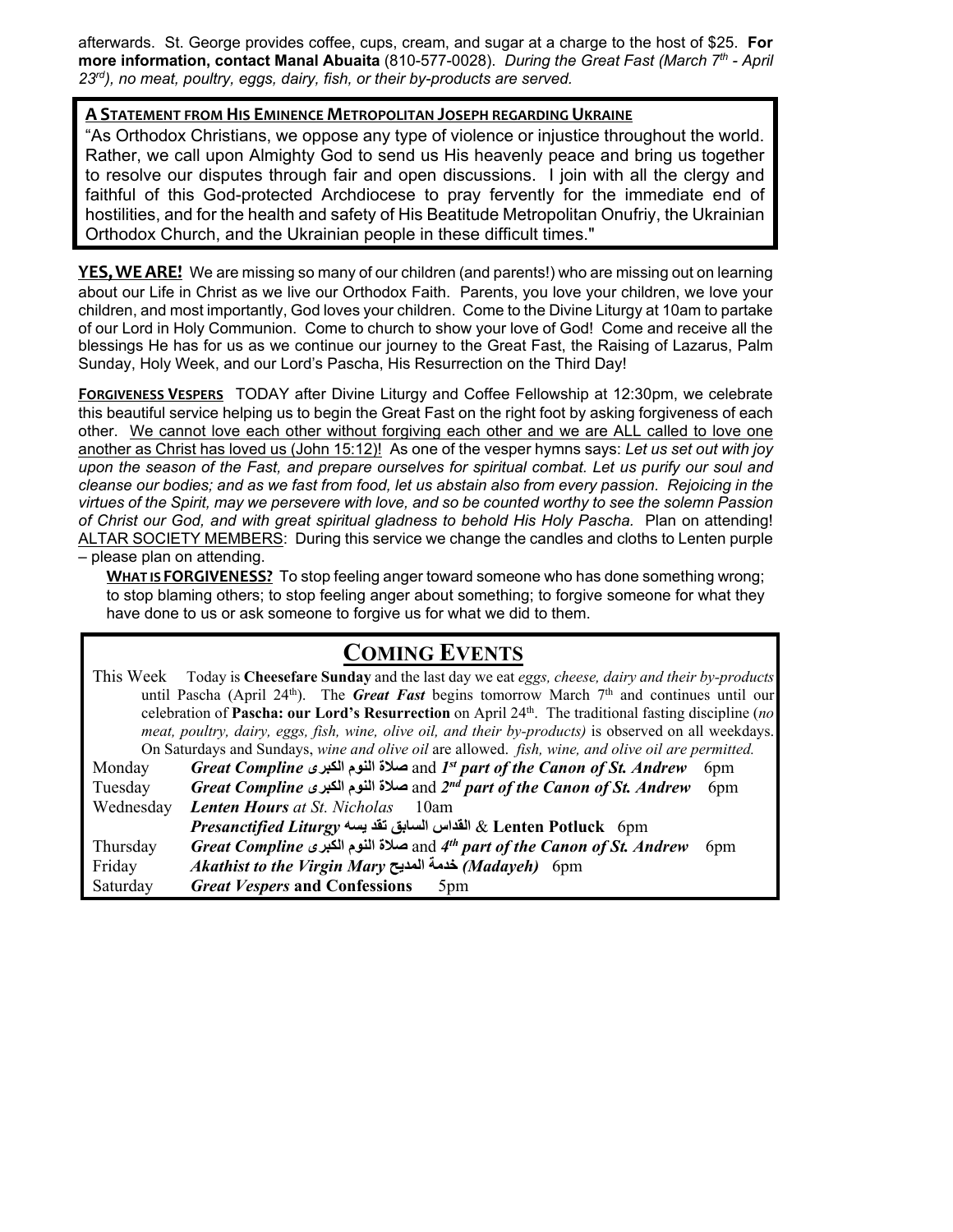### **My Sins <sup>~</sup>** *We Must Focus Only on Our Own Sins*

*by Abbot Tryphon, head of All-Merciful Savior Monastery on Vashon Island, Washington* 

When we take our eyes off our own failings, shortcomings, and sins, we notice the failings of others. As the sins of others get our attention, our focus turns away from our own struggles with the passions (sinful desires), and we begin to fall further into sin, our eyes having turned away from the Lord.

When our focus is no longer turned towards working on our own passions, our hearts become vulnerable, and we begin to expend our energy on picking apart our neighbor. Their sins become the hot topic with our gossiping friends, and we fall further into the rottenness of our own sins. At this stage, Abba Sisoes asks, *"How can we guard the heart if the tongue leaves the door of the fortress open?"*

If we are to take ourselves out of the mire of sin, and with Christ's help, be transformed and made whole, our eyes must never look to the sins of others, *"For a person cannot be disquieted or concerned about other people's affairs if he is satisfied with concentrating on the work of his own hands."* (St. John Cassian a 4<sup>th</sup>/5<sup>th</sup> century saint)

As we approach Great and Holy Lent, let us refocus ourselves and prepare for the struggle ahead. Let us make this Great Fast the most profitable of all, with the goal of acquiring a humble and contrite heart. If we focus on our own failings only, we will find this Lenten season will be the most profitable of all! We will be lifted up by God and our celebration of Holy Pascha will be the most glorious of them all.

Remember, the Great and Holy Fast was created for us as a time for repentance, renewal, and the restoration of heart, mind, and body. Let us keep our spiritual eyes on Christ, and be open to the healing of our soul that comes for us through this very Christ Jesus, Whom we worship and adore.

# **What is talking about someone vs gossip?**

+++++++++++++++++++++++++++++++++++++++++++++++++++++++++++++++

As verbs the difference between talk and gossip is that talk is to communicate, usually by means of speech. If you are sharing someone's business to someone so you both can figure out how to help and pray, that's talking. If that is not what you are doing, then it is gossip and you will be judged for it. Gossip is to talk about someone else's private or personal business, especially in a way that spreads the information or misinformation without helping.